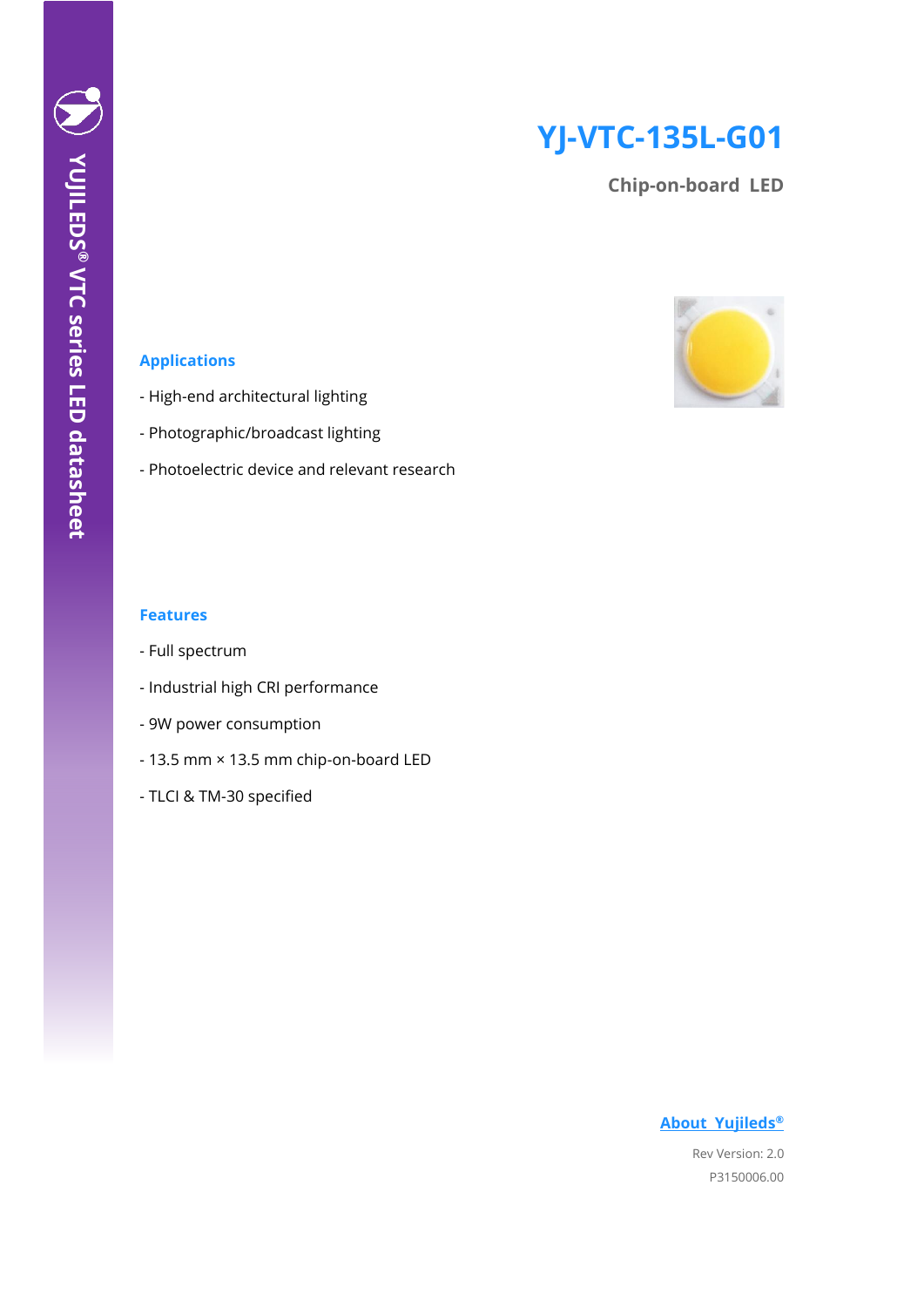# **Table of Contents**

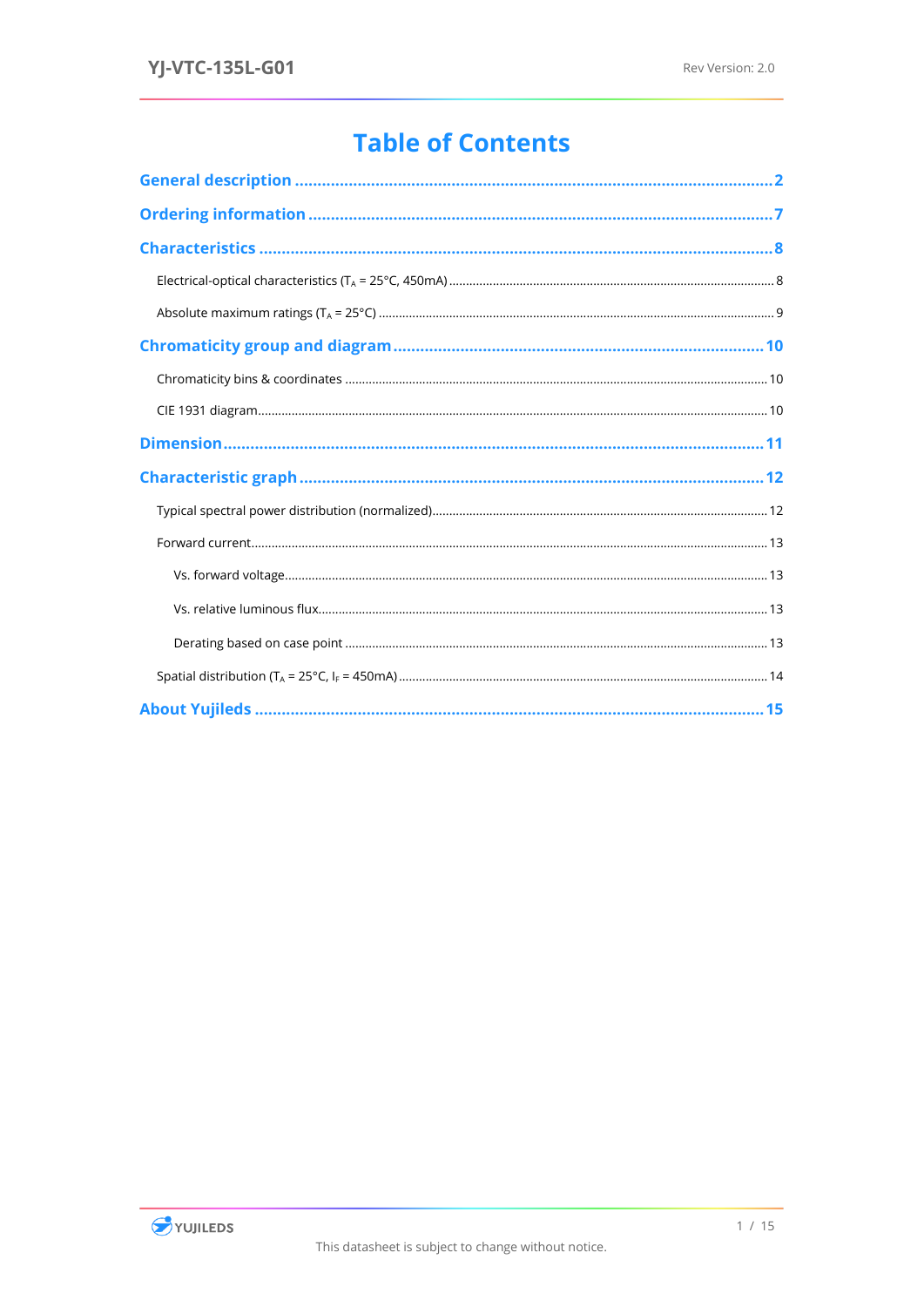## <span id="page-2-0"></span>**General description**

The sun is well recognized as the perfect light source because of its completely uniform, continues and broad spectrum. With the development of artificial lighting technologies, efficiency is improved significantly however the illumination quality gets worse. There is no longer a light source that is like incandescent or halogen with perfect spectrum, especially when LED is invented and widely applied, while achieving unprecedented energy saving benefits, we have sacrificed the illumination quality tremendously until the Yujileds® VTC series LEDs come out.

## **95% spectral similarity to the sunlight**

The wavelength range for human visual sensitivity is generally considered as 400nm – 700nm, for which the sun spectrum covers completely. On account of the illumination principle, a standard LED only covers 430nm – 670nm with at least 20% relative radiant power compared to the 450nm peak wavelength, therefore the purple and deep red light are missed in a standard LED, furthermore the sharp peak of the blue light has been an intractable challenge for many years.

Yujileds VTC technology succeeds in broadening the spectrum coverage to 400nm – 730nm, which is 40% more coverage than a standard LED spectrum, in addition, the VTC technology eliminates the sharp blue peaks then achieves the homogeneous spectral power distribution hence it mimics 95% similarity to the sunlight within the visible spectrum.



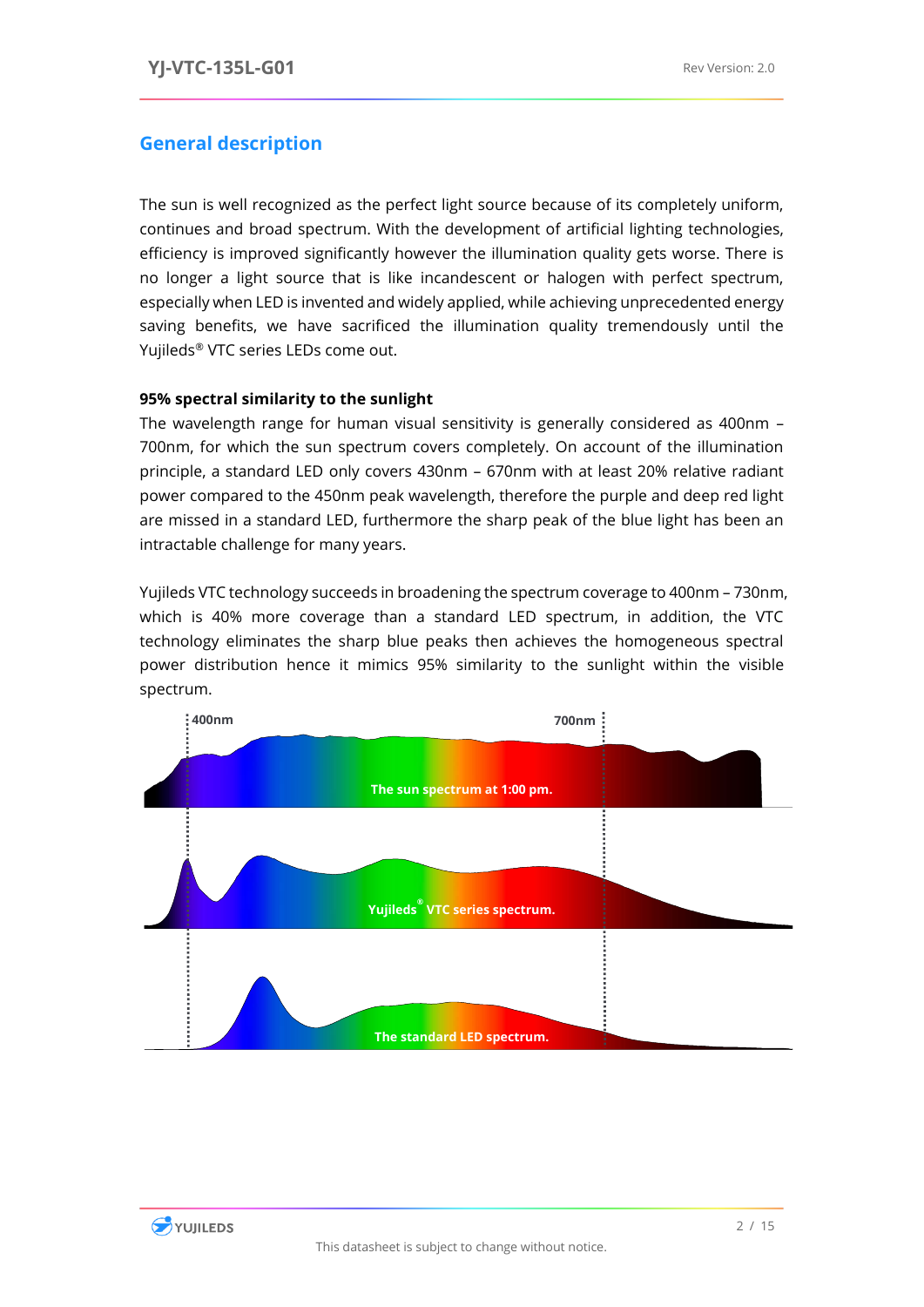#### **No compromise on the spectral quality**

Not limited to a fixed full spectrum, the VTC technology can extend to wider CCT scopes. The spectral recipe of each CCT is well designed with Yujileds state-of-the-art LED phosphor and the well-chosen LED dies. By covering the practical solar spectra at any time all day, the illumination quality will never be compromised regardless of any CCT is selected. Eventually we can obtain a better light source than incandescent and halogen based on LED with the full flexibility of different white lights thanks to the VTC technology.



### **98 CRI for true color vividness**

CRI (Color Rendering Index) is a most accepted colorimetric for evaluating the ability of a light source rendering the original color of an object. Benefiting from the full spectrum, the VTC series LED performs remarkable color rendition by achieving the CRI up to 98 (with minimum 95) where the full-score is 100. Comparatively, a standard 80 CRI LED which is still widely used performs less color fidelity and saturation.

### **Introduce the TM-30 metric for 99 color evaluation samples**

The TM-30 metric is defined and proposed by the Illuminating Engineering Society (IES), aiming to provide comprehensive evaluation on color quality of new light sources especially for LED and it is released as the supplement or even replacement of CRI in the future. TM-30 utilizes 99 color evaluation samples which are selected from more than 100000 measured objects to be representative of the world of possible colors. Compared to CRI, the TM-30 is more critical on the spectral quality therefore when a standard LED has a CRI as 97, the Rf (Fidelity Index) of TM-30 is about 90, but for VTC series 99 CRI LED,

![](_page_3_Picture_9.jpeg)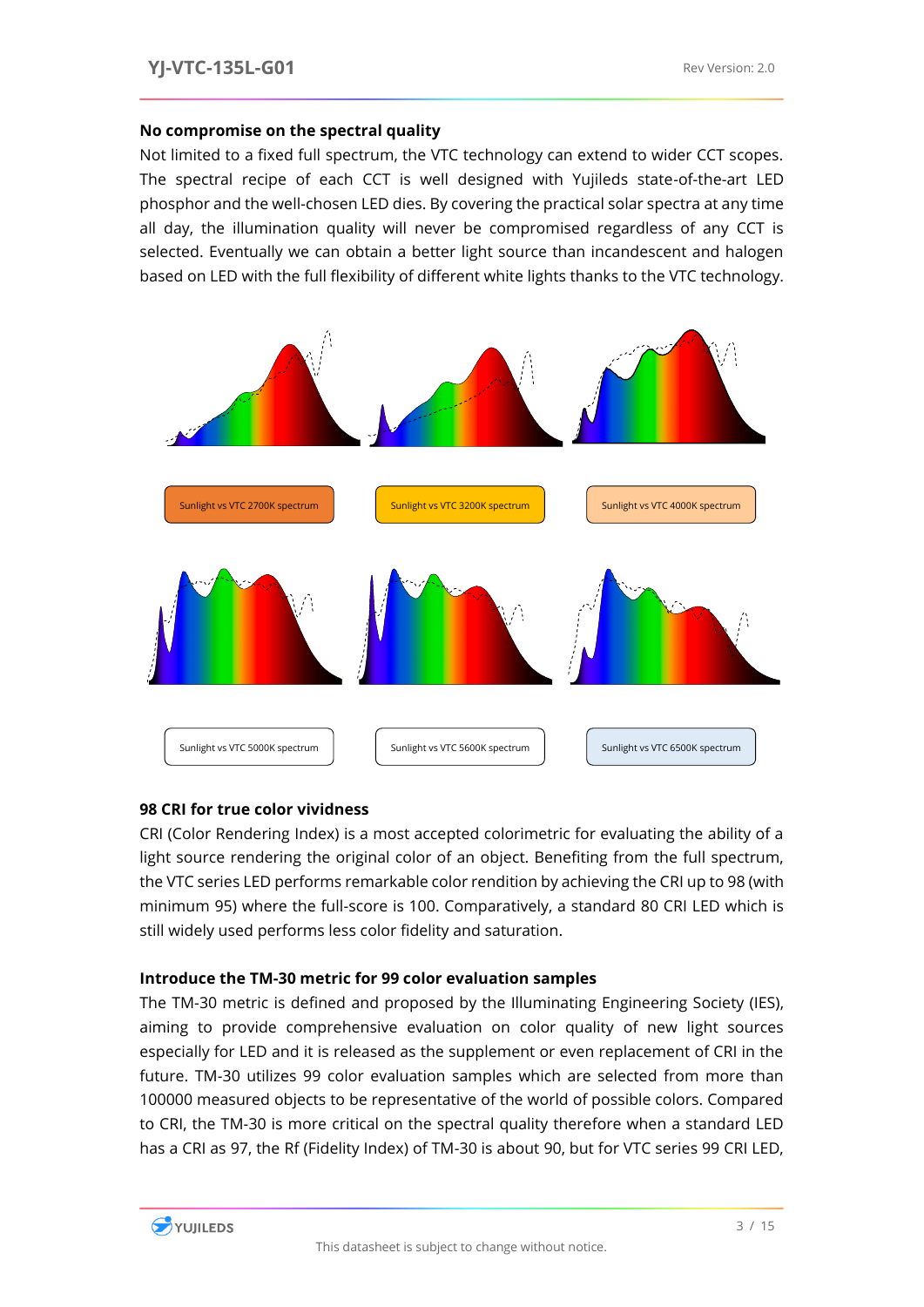the Rf is maintained as 95-97 which means the VTC technology provides extremely stable ability for rendering most of the possible colors.

## **Constant color rendition**

Colors are not only well rendered under one specific spectrum but for all CCTs covering from the warm white to daylight. As the result of the well-designed spectral recipes, CRI values are ensured to be constant and since the VTC technology focuses on the spectral quality, likewise the TM-30 scores are maintained at high values constantly.

![](_page_4_Figure_5.jpeg)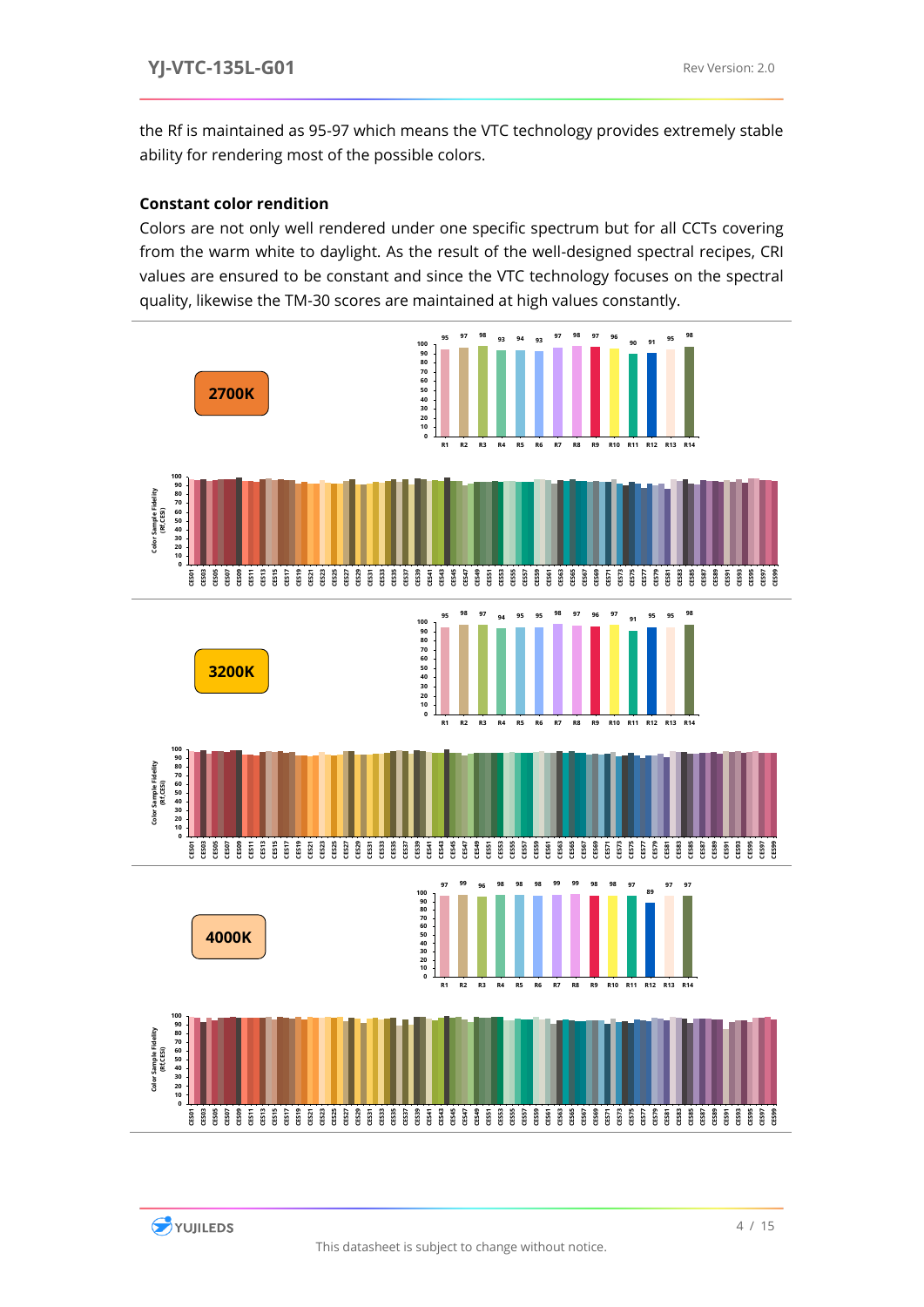![](_page_5_Figure_2.jpeg)

The VTC series 135L LED also supports the unique service/certification by Yujileds<sup>®</sup> as described below.

![](_page_5_Figure_4.jpeg)

#### **TM-30-18 specification**

The most advanced colorimetric for color rendition, widely recognized as the successor of CRI.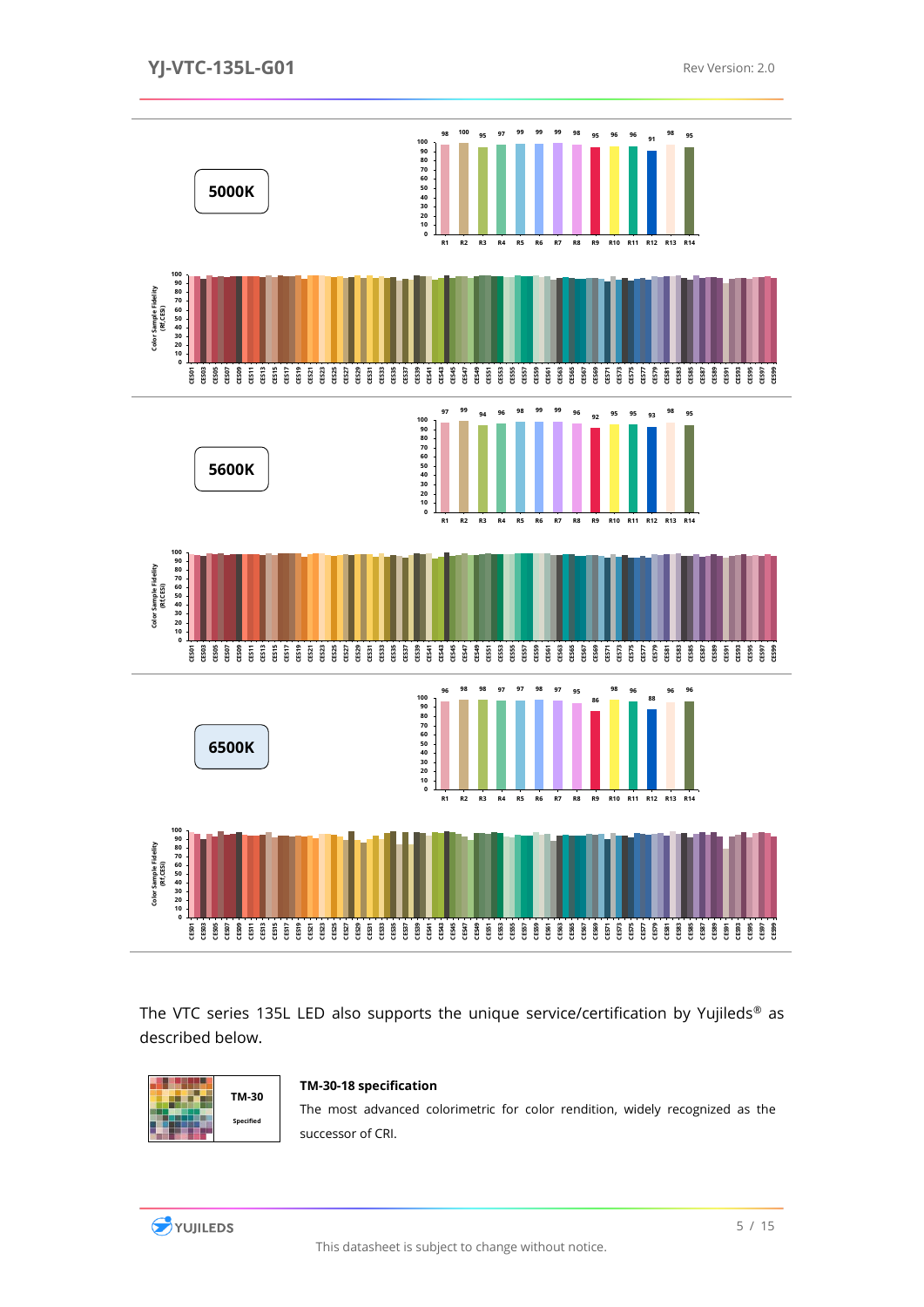![](_page_6_Picture_2.jpeg)

#### **TLCI specification**

Based on the Macbeth ColorChecker, for evaluating the colorimetric quality of the broadcast lighting.

![](_page_6_Figure_5.jpeg)

#### **SimpleBinning specification**

Simplify the chromaticity binning with TrueChroma data support to provide the most economical, simple, and practical solution to customers.

![](_page_6_Picture_8.jpeg)

## **REACH compliance (Phosphor)**

![](_page_6_Picture_10.jpeg)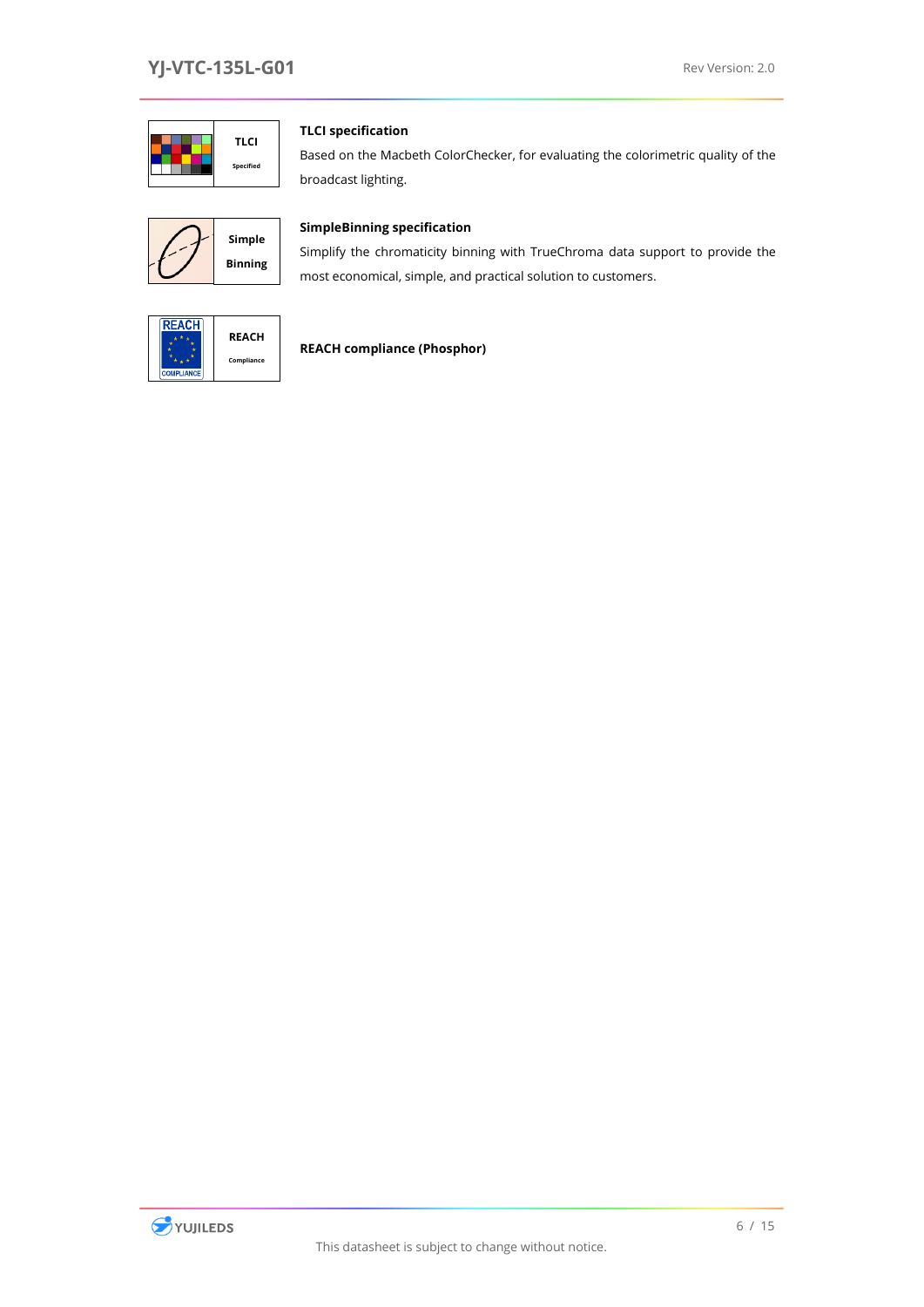# <span id="page-7-0"></span>**Ordering information**

| <b>PART NUMBER</b> | <b>PRODUCT CODE</b> | <b>CCT</b> | <b>CHROMATICITY BINS</b> |  |  |
|--------------------|---------------------|------------|--------------------------|--|--|
| YJ-VTC-135L-G01-27 | P3150006.27         | 2700K      | V27L, V27R               |  |  |
| YJ-VTC-135L-G01-32 | P3150006.32         | 3200K      | V32L, V32R               |  |  |
| YJ-VTC-135L-G01-56 | P3150006.56         | 5600K      | <b>V56L, V56R</b>        |  |  |
| YJ-VTC-135L-G01-65 | P3150006.65         | 6500K      | <b>V65L, V65R</b>        |  |  |
| YJ-VTC-135L-G01-XX | P3150006.XX         | Custom CCT |                          |  |  |

![](_page_7_Picture_4.jpeg)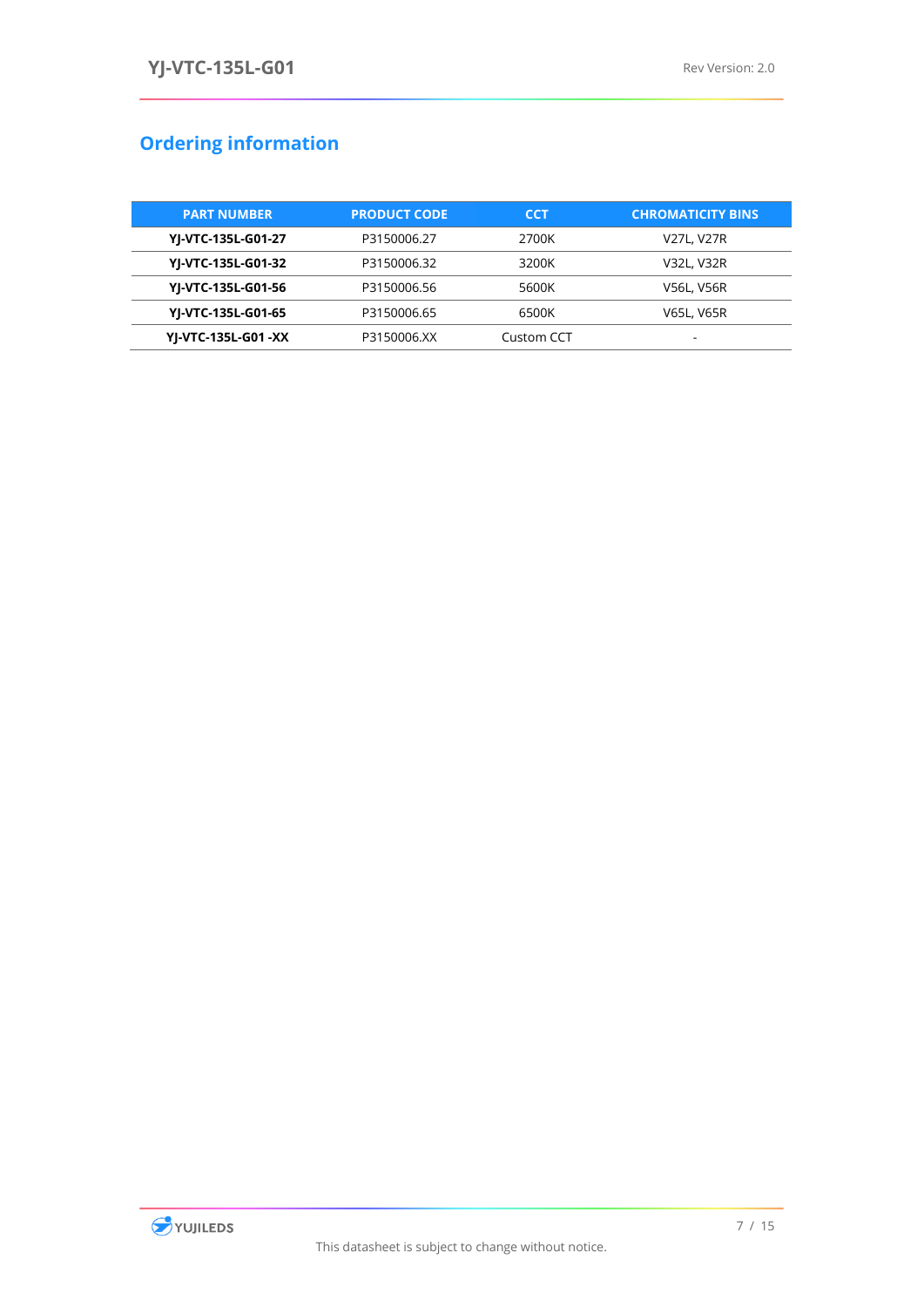## <span id="page-8-0"></span>**Characteristics**

| <b>PARAMETER</b>             | <b>SYMBOL</b>            |                          | <b>VALUE</b> | <b>UNIT</b> | <b>TOLERANCE</b> |                                 |  |
|------------------------------|--------------------------|--------------------------|--------------|-------------|------------------|---------------------------------|--|
|                              |                          | MIN.                     | TYP.         | MAX.        |                  |                                 |  |
| <b>Forward voltage</b>       | $V_F$                    | 17                       | ä,           | 21          | $\vee$           | ±0.05                           |  |
|                              | $\Phi$ <sub>2700K</sub>  | 440                      |              | 475         |                  |                                 |  |
| <b>Luminous flux</b>         | $\Phi_{3200K}$           | 497                      | Ĭ.           | 536         | Im               |                                 |  |
|                              | $\Phi_{\rm 5600K}$       | 585                      |              | 630         |                  |                                 |  |
|                              | $\Phi_{6500K}$           | 585                      |              | 630         |                  |                                 |  |
|                              | CCT <sub>2700K</sub>     | 2550                     | 2700         | 2850        |                  |                                 |  |
| <b>Correlated color</b>      | CCT <sub>3200K</sub>     | 3050                     | 3200         | 3350        |                  |                                 |  |
| temperature <sup>1</sup>     | CCT <sub>5600K</sub>     | 5300                     | 5600         | 5900        | K                |                                 |  |
|                              | $CCT_{6500K}$            | 6000                     | 6500         | 7000        |                  |                                 |  |
| <b>Color rendering index</b> | Ra                       | 95                       | ä,           |             |                  | ±1                              |  |
| TCS R9 (CRI red)             | R <sub>9</sub>           |                          | 90           | ٠           |                  | -                               |  |
| Fidelity index <sup>2</sup>  | Rf                       | ۰                        | 97           |             |                  | -                               |  |
| Gamut index <sup>2</sup>     | Rg                       | $\overline{\phantom{a}}$ | 100          | L,          | ٠                | $\overline{\phantom{0}}$        |  |
| TLCI 2012 <sup>3</sup>       | $\overline{\phantom{a}}$ |                          | 99           |             | ٠                | ٠                               |  |
| <b>Reverse current</b>       | I,                       |                          | ä,           | 20          | μA               | $\pm 0.1$ (V <sub>r</sub> = 5V) |  |
| View angle                   | $2\theta_{1/2}$          |                          | 120          |             | Deg              | ±5                              |  |

<span id="page-8-1"></span>Electrical-optical characteristics ( $T_A$  = 25 $\degree$ C, 450mA)

1. Yujileds® promises the chromaticity coordinate tolerance of ±0.0015 (CIE 1931 x,y) based on Yuji standard equipment shall prevail.

2. Defined by the IES TM-30-18 method, this data is for trial.

3. Defined by the EBU, TLCI is the abbreviation of Television Lighting Consistency Index, this data is for trial.

![](_page_8_Picture_8.jpeg)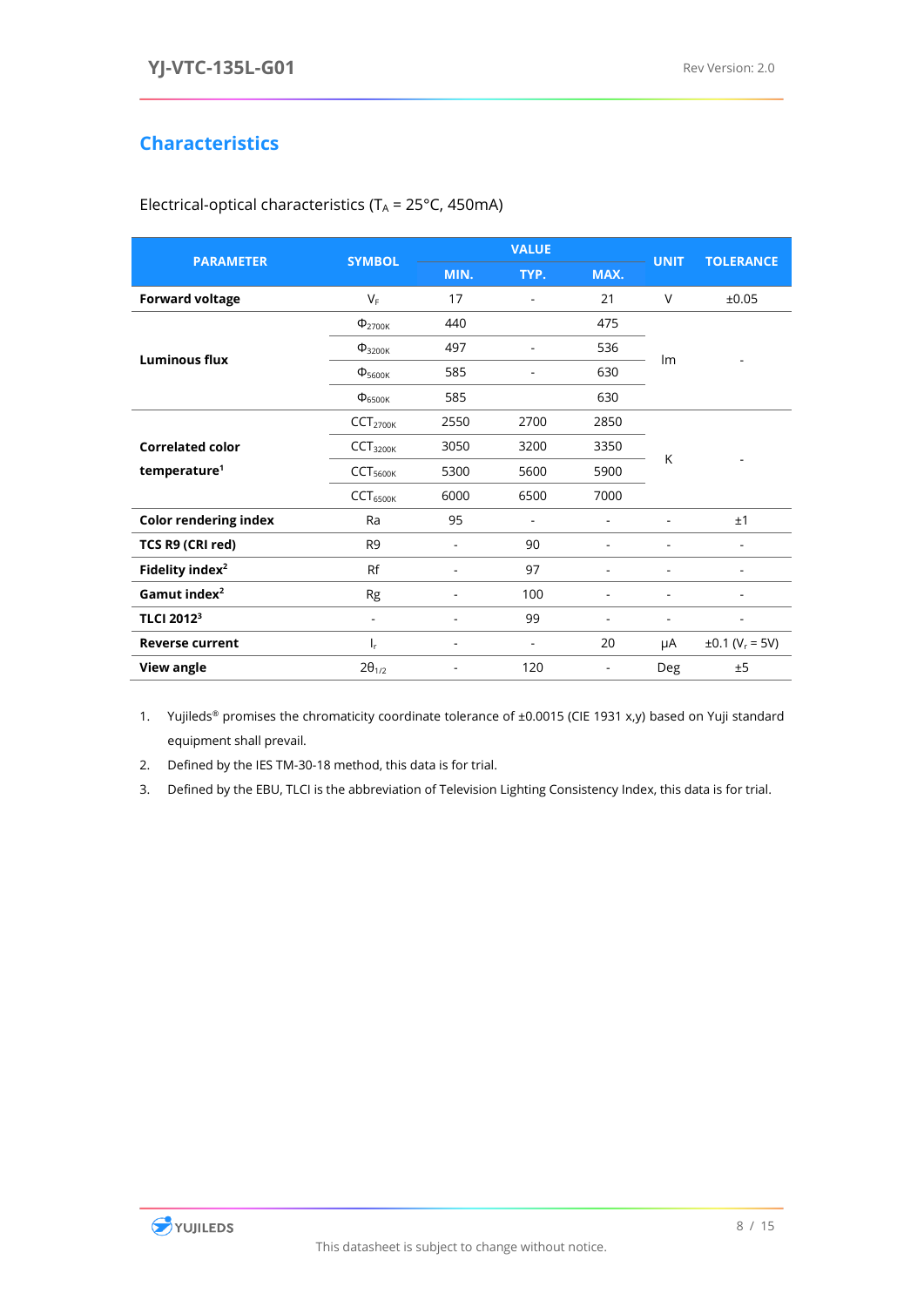## <span id="page-9-0"></span>Absolute maximum ratings ( $T_A = 25^{\circ}C$ )

| <b>PARAMETER</b>                         | <b>SYMBOL</b>                | <b>LIMIT</b>      | <b>UNIT</b> |
|------------------------------------------|------------------------------|-------------------|-------------|
| <b>Power Consumption</b>                 | $P_D$                        | 12160             | mW          |
| DC Forward Current (pulsed) <sup>1</sup> | $I_{\text{Fp}}$              | 1800 <sup>2</sup> | mA          |
| <b>DC Forward Current</b>                | IF.                          | 600               | mA          |
| <b>Reverse Voltage</b>                   | $V_{R}$                      | 30                | V           |
| <b>Junction Temperature</b>              | T,                           | 125               | °C          |
| Case Temperature <sup>3</sup>            | $T_{s}$                      | 85                | °C          |
| <b>Operating Temperature</b>             | $T_{\mathsf{opr}}$           | $-20 - +75$       | $^{\circ}C$ |
| <b>Storage Temperature</b>               | ${\mathsf T}_{\textsf{stg}}$ | $-30 - +80$       | °C          |
| <b>Soldering Temperature</b>             | $\mathsf{T}_{\mathsf{sol}}$  | $260 \pm 5$       | °C          |
| <b>Reflow Cycles Allowed</b>             | ۰                            | 2                 | ٠           |

- 1. Pulse width  $\leq 0.1$ ms, duty  $\leq 1/10$ .
- 2. Theoretical data.
- 3. See page **[Dimension](#page-11-0)**.

![](_page_9_Picture_7.jpeg)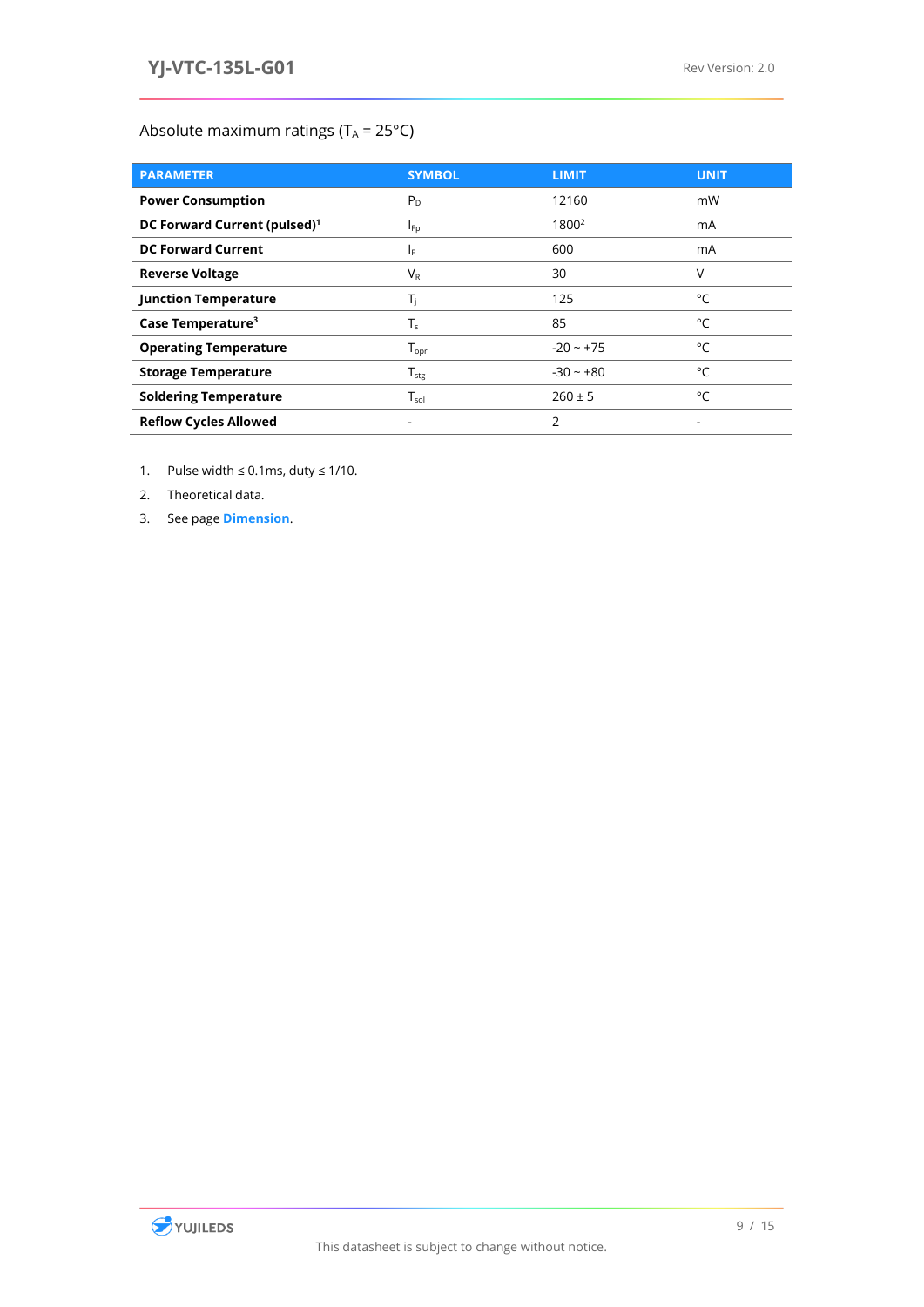# <span id="page-10-0"></span>**Chromaticity group and diagram**

| <b>CCT</b> | <b>BIN</b>  | <b>CIE 1931 COORDINATES</b> |                |                |           |                |           |                |                |
|------------|-------------|-----------------------------|----------------|----------------|-----------|----------------|-----------|----------------|----------------|
|            |             | X <sub>0</sub>              | Y <sub>0</sub> | X <sub>1</sub> | <b>Y1</b> | X <sub>2</sub> | <b>Y2</b> | X <sub>3</sub> | Y <sub>3</sub> |
| 2700K      | <b>V27L</b> | 0.4525                      | 0.4160         | 0.4440         | 0.4000    | 0.4552         | 0.4025    | 0.4642         | 0.4185         |
|            | <b>V27R</b> | 0.4642                      | 0.4185         | 0.4552         | 0.4025    | 0.4672         | 0.4048    | 0.4775         | 0.4215         |
| 3200K      | V32L        | 0.4187                      | 0.4065         | 0.4125         | 0.3906    | 0.4213         | 0.3940    | 0.4284         | 0.4103         |
|            | <b>V32R</b> | 0.4284                      | 0.4103         | 0.4213         | 0.3940    | 0.4309         | 0.3972    | 0.4389         | 0.4143         |
| 5600K      | <b>V56L</b> | 0.3232                      | 0.3470         | 0.3239         | 0.3338    | 0.3301         | 0.3389    | 0.3298         | 0.3529         |
|            | <b>V56R</b> | 0.3298                      | 0.3529         | 0.3301         | 0.3389    | 0.3371         | 0.3447    | 0.3376         | 0.3595         |
| 6500K      | <b>V65L</b> | 0.3045                      | 0.3261         | 0.3069         | 0.3141    | 0.3139         | 0.3212    | 0.3123         | 0.3335         |
|            | <b>V65R</b> | 0.3123                      | 0.3335         | 0.3139         | 0.3212    | 0.3222         | 0.3293    | 0.3214         | 0.3413         |

<span id="page-10-1"></span>Chromaticity bins & coordinates

<span id="page-10-2"></span>CIE 1931 diagram

![](_page_10_Figure_6.jpeg)

![](_page_10_Picture_7.jpeg)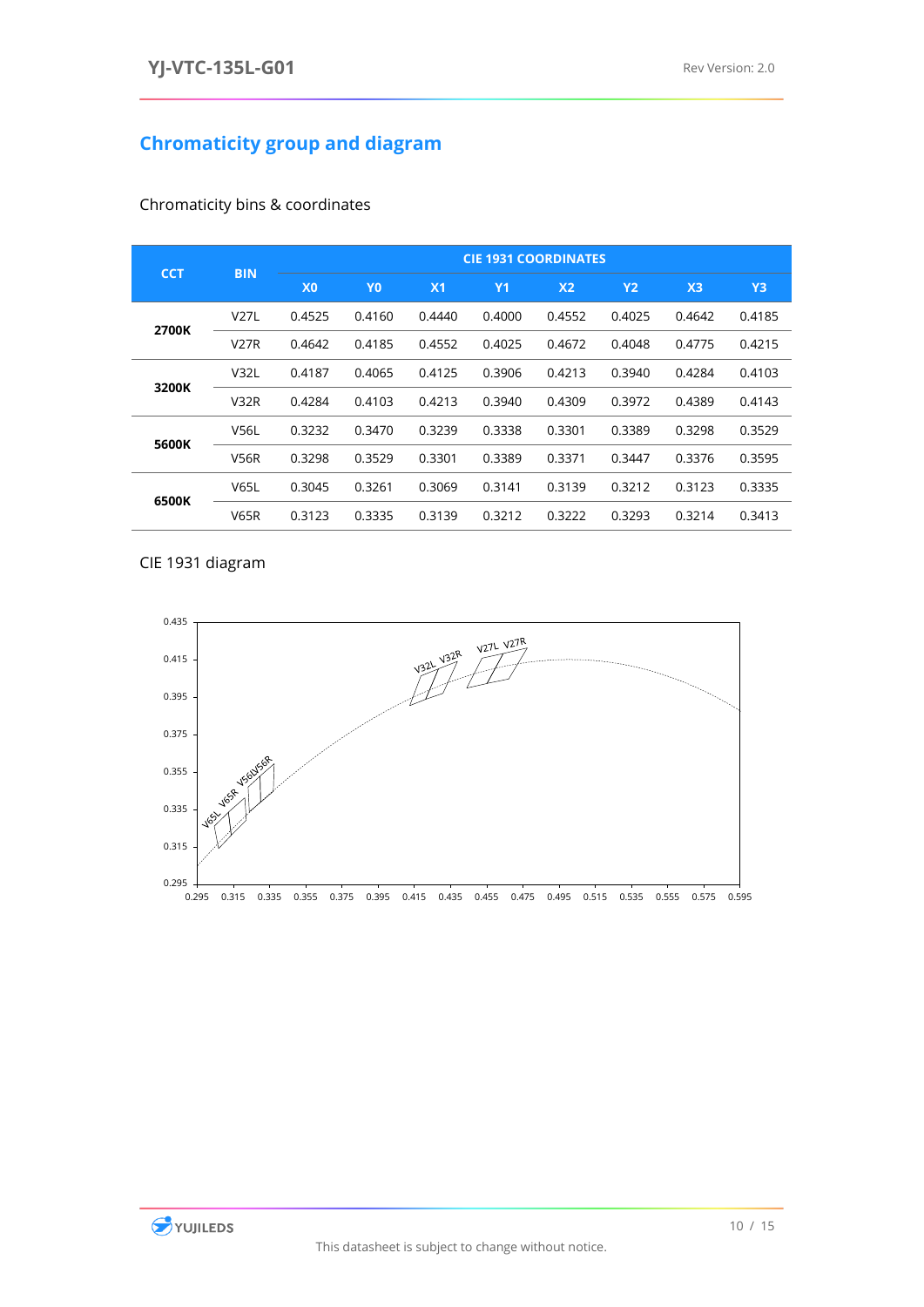## <span id="page-11-0"></span>**Dimension**

All dimensions in mm, tolerance unless mentioned is ±0.1mm.

![](_page_11_Picture_4.jpeg)

![](_page_11_Picture_5.jpeg)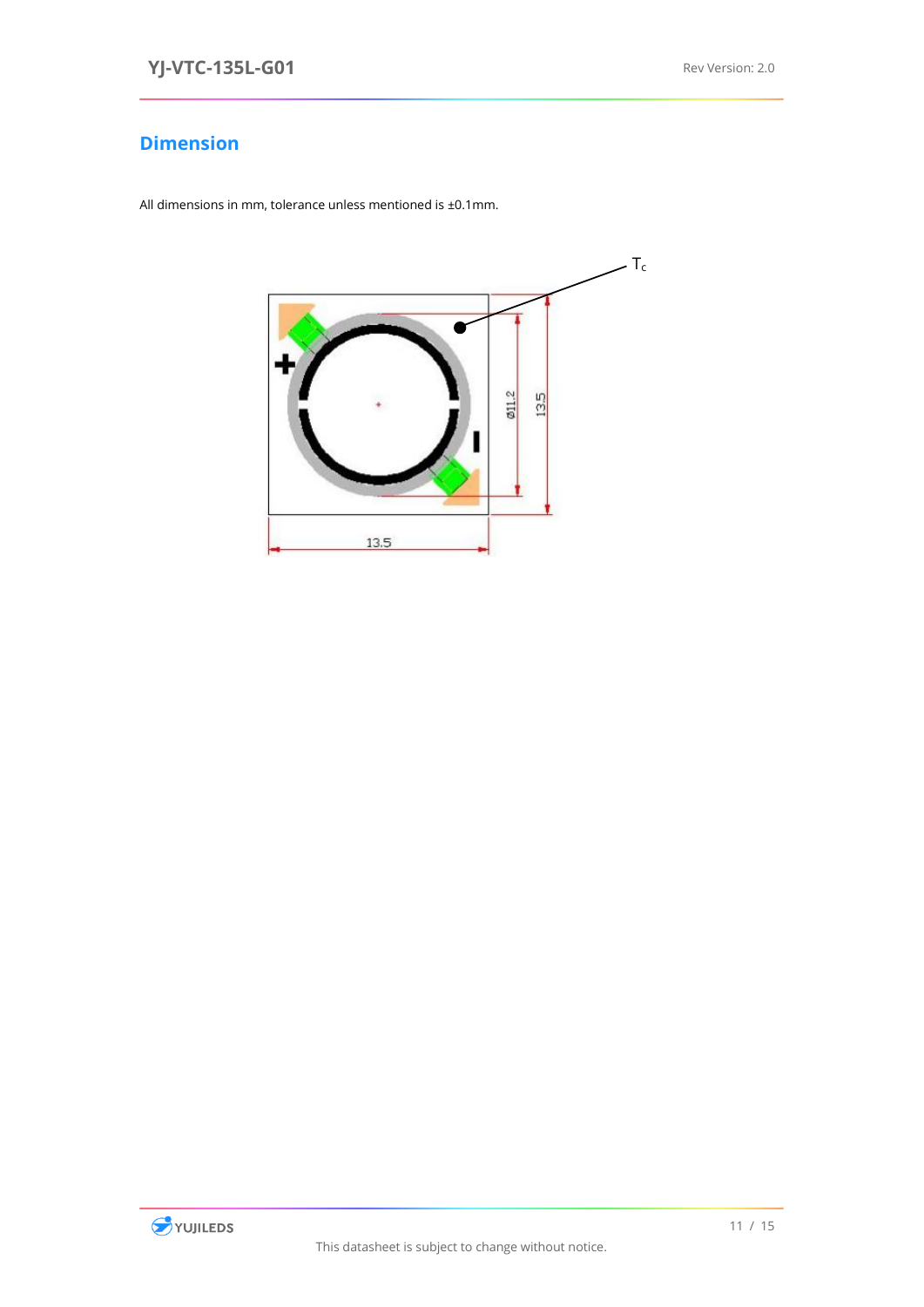# <span id="page-12-0"></span>**Characteristic graph**

![](_page_12_Figure_3.jpeg)

<span id="page-12-1"></span>Typical spectral power distribution (normalized)

![](_page_12_Picture_5.jpeg)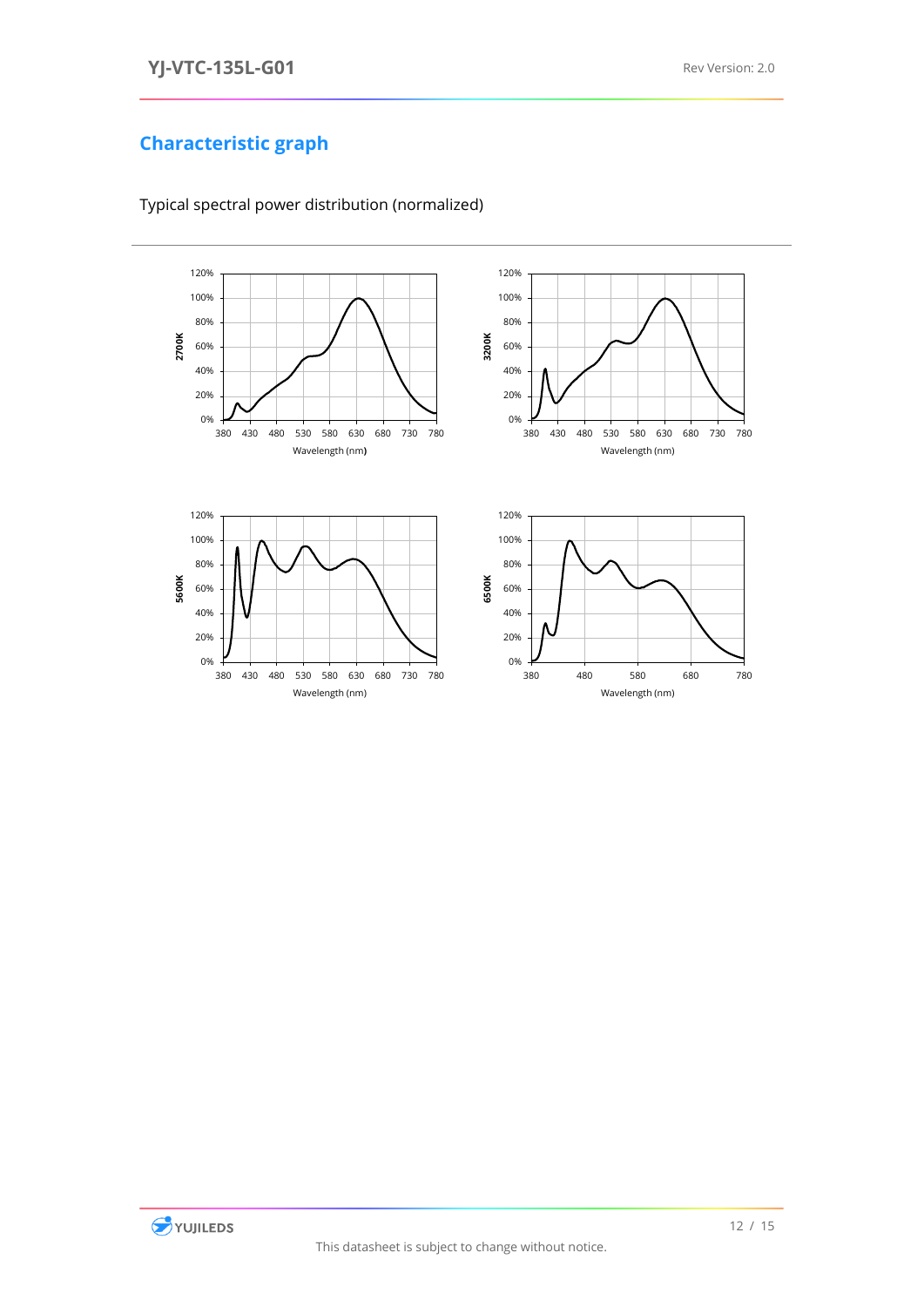# **Characteristic graph**

#### <span id="page-13-0"></span>Forward current

All characteristic curves are for reference only and not guaranteed.

<span id="page-13-3"></span><span id="page-13-2"></span><span id="page-13-1"></span>![](_page_13_Figure_5.jpeg)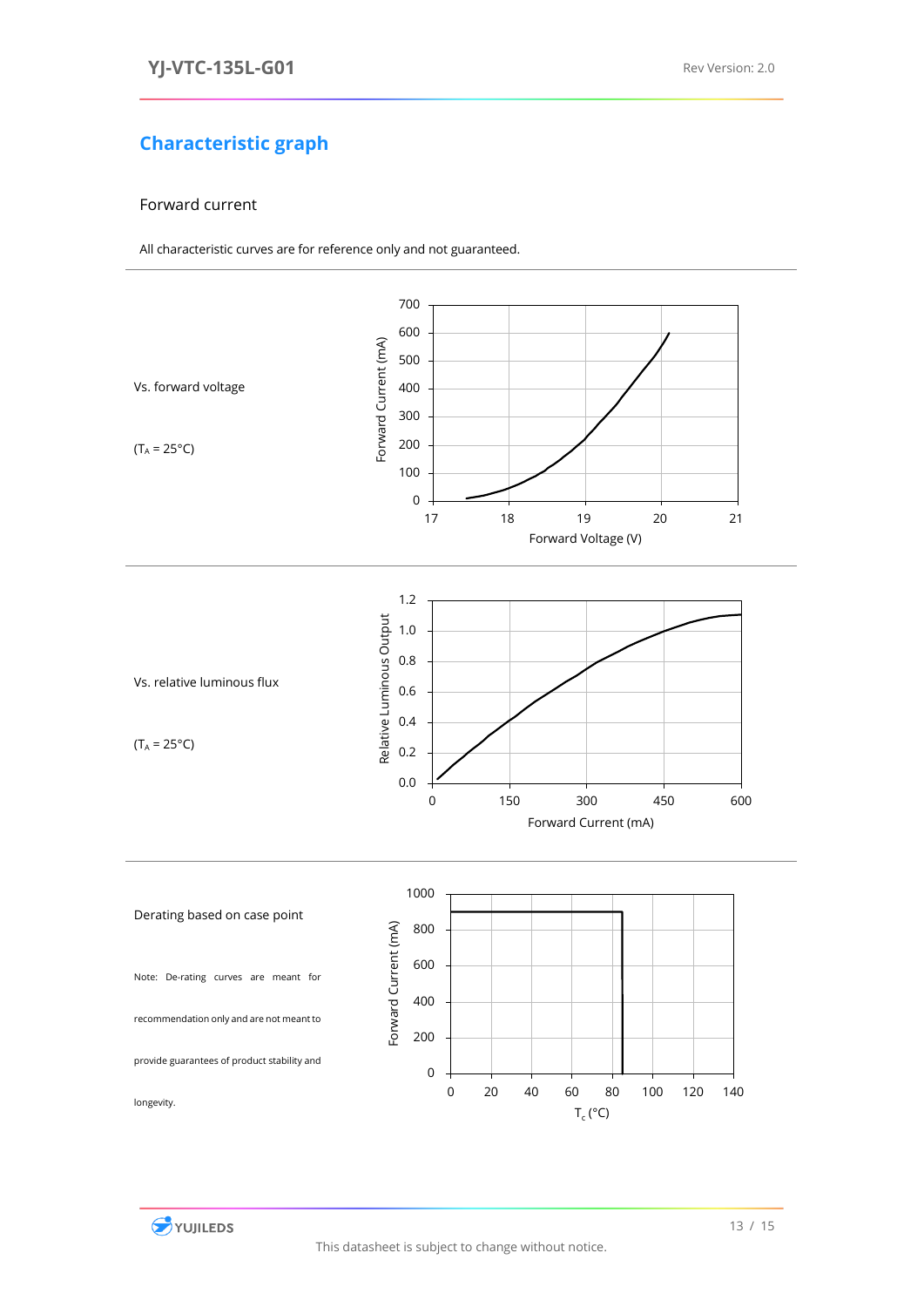## **Characteristic graph**

<span id="page-14-0"></span>Spatial distribution (T<sub>A</sub> = 25°C, I<sub>F</sub> = 450mA)

All characteristic curves are for reference only and not guaranteed.

![](_page_14_Figure_5.jpeg)

![](_page_14_Picture_6.jpeg)